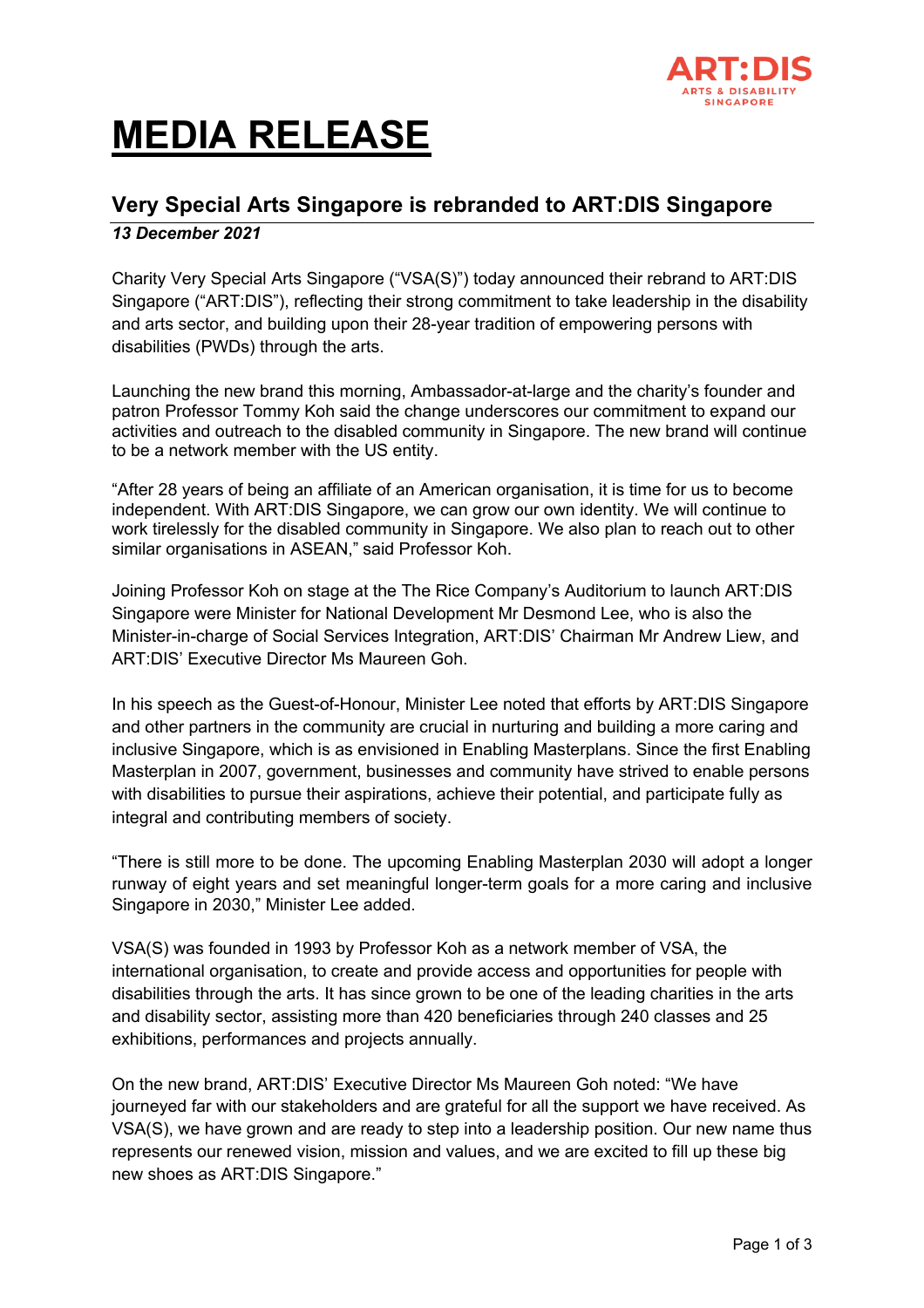

ART:DIS Singapore's vision, mission and values are as follow:

- Vision "where persons with disabilities are empowered through the arts."
- Mission "to advocate and create opportunities that empower persons with disabilities through the arts."
- Values "We are passionate, open, innovative and part of a community."

Three new initiatives, reflecting the ethos of ART:DIS Singapore, will be launched shortly:

- The launch of a new pathway, the Emerging Artists programme, which empowers beneficiaries to take charge of their own learning, pursue a career in the arts and stand on their own two feet as independent creatives. By offering dedicated mentorships under the tutelage of veteran artists/educators, shadowing opportunities to receive hands-on learning, and masterclasses to build one's capacity (i.e. project management, financial literacy, marketing and design, artistic conceptualisation, curation etc), students gain critical experience, skills and knowledge to source and secure their own opportunities. At the end of the programme, students in the visual arts track will have the opportunity to organise their own solo exhibition, while those in the performing arts track will be afforded platforms to produce their own film, performance, dance or music piece.
- The second is the opening of ART:DIS' third art space at Bukit Merah. This new centre includes spaces such as a blackbox to germinate and test artistic ideas, a recording studio for production of digital creative assets, and community areas to enable mainstream and disabled groups to exchange knowledge and best practices.
- The third is the introduction of new genre of classes for Foundation level students for a digitalized and inclusive future. These include Digital Art and Animation, Angklung, Contemporary Malay Dance, Puppetry, Hip Hop Dance and Electronic Drums.

ART:DIS' Executive Director Ms Maureen Goh added that the new brand will aim to fill gaps in the arts and disability ecosystem. "Through feedback from our stakeholders, we understand that more can be and must be done. As ART:DIS Singapore, we will therefore increase our efforts in building the capabilities of our beneficiaries, preparing them for a digitalised world, and bridging mainstream and disabled communities for greater collaboration."

Stephanie Litvak, Manager, VSA Programmes at The John F. Kennedy Center for the Performing Arts said "We are immensely proud of what VSA(S) has achieved in Singapore for the disability arts sector as a network member of the VSA organisation in the United States. We look forward to ART:DIS' continued growth as our ally in creating a world where people with disabilities can learn through, participate in, and engage with the arts."

**END**